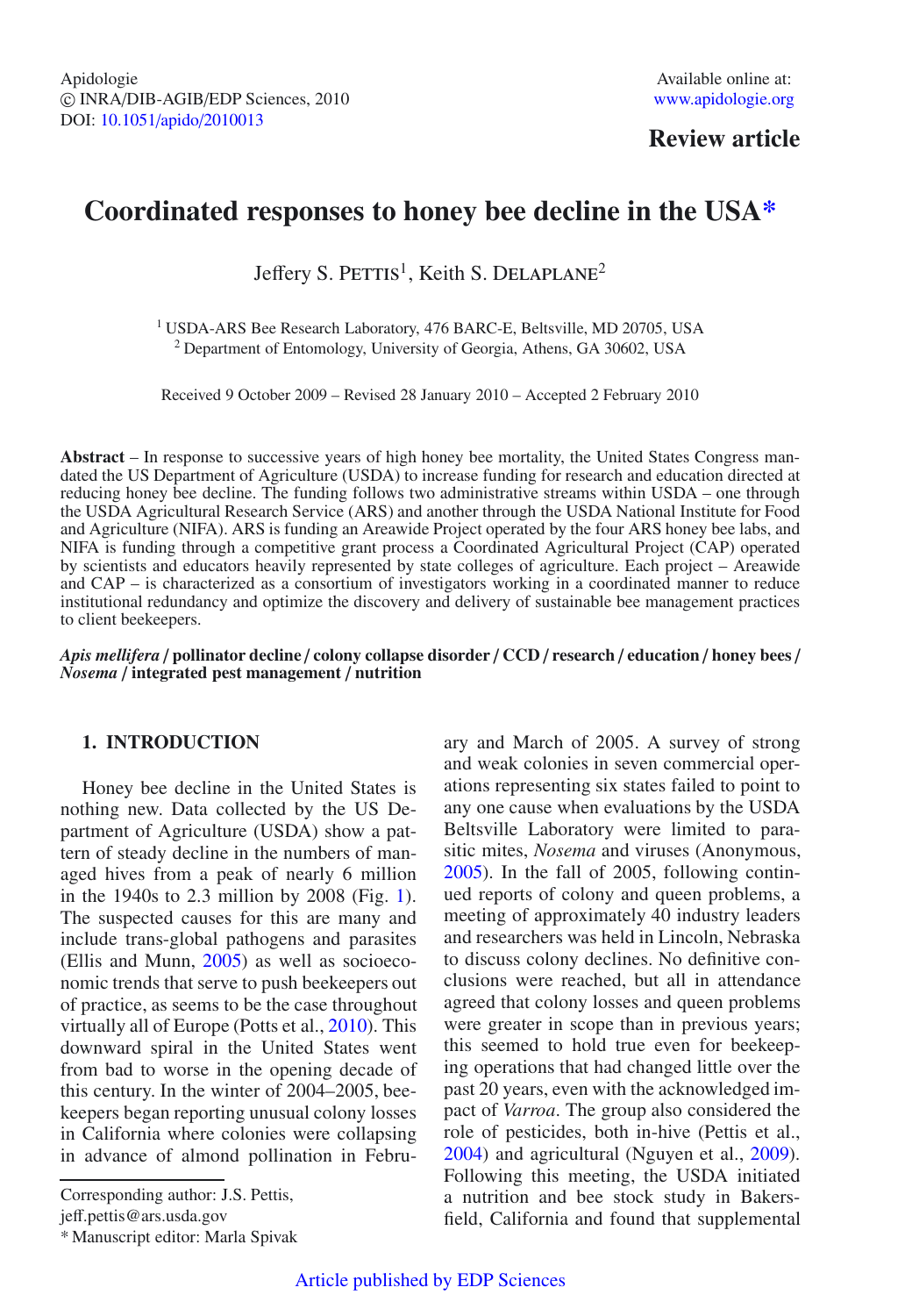<span id="page-1-0"></span>

**Managed Honey Bee Colonies in the United States** (National Agricultural Statistics Service)

Figure 1. The number of managed honey bee colonies (in millions) in the United States from 1945 to 2008 as reported by the USDA National Agricultural Statistics Service. The current level of approximately 2.5 million colonies is very low given that the US needs 1.5 million colonies in California each year to pollinate almonds. Three years of on average 30% colony losses in the US (2006–2008) threaten our ability to provide such pollination services to agriculture. No data on colony numbers were recorded for 1982– 1985.

feeding stabilized colony strength but did little to increase colony size for almond pollination (DeGrandi-Hoffman et al., [2008\)](#page-7-5). This reduction in managed colonies, coupled with increased colony mortality, has resulted in increased pollination fees for almonds and other crops; for example, in almonds the fee per colony has risen from \$75 to \$150 and in blueberries a similar doubling of pollination fees has occurred. The almond industry alone needs 1.5 million colonies annually for pollination, more than half the nation's colony reserves. Even though beekeepers can partially recover winter losses with spring-time splits (managed colony division), this practice cannot compensate for successive winter losses hovering near 30% (vanEngelsdorp et al., [2008,](#page-7-6) [2010\)](#page-7-7). In this sense the situation in the US is more grave than that reported by Aizen and Harder [\(2009\)](#page-7-8) for the global scale. Those authors showed that the global area of pollinator-dependent crops is increasing faster than the growth in global reserves of bee hives. In the US the increase in pollinator-dependent crops is accompanied by a decrease in the national reserve of bee hives. More than anything else, this fact constitutes the nexus of the perceived pollinator deficit in US agriculture.

Among the dead colonies piling up during these years was a group expressing a delimiting set of symptoms – a condition which has come to be called Colony Collapse Disorder or CCD. The symptoms assigned to CCD include (1) the dwindling or near complete loss of adult bees with few or no dead bees around the hive, (2) low ratio of adult bees to remaining brood, (3) a disproportionately young workforce, (4) reluctance of dwindling colonies to consume food provided by the beekeeper, and (5) reluctance of neighboring bees to rob the colony once it is dead (Ellis et al., [2010;](#page-7-9) vanEngelsdorp et al., [2010](#page-7-7)). Colonies categorized with CCD were subsequently shown positive for multiple pathogens, including virus and *Nosema* spp., and there is evidence that the causative agents are communicable (Cox-Foster et al., [2007;](#page-7-10) vanEngelsdorp et al., [2009](#page-7-11)). The term CCD has met with resistance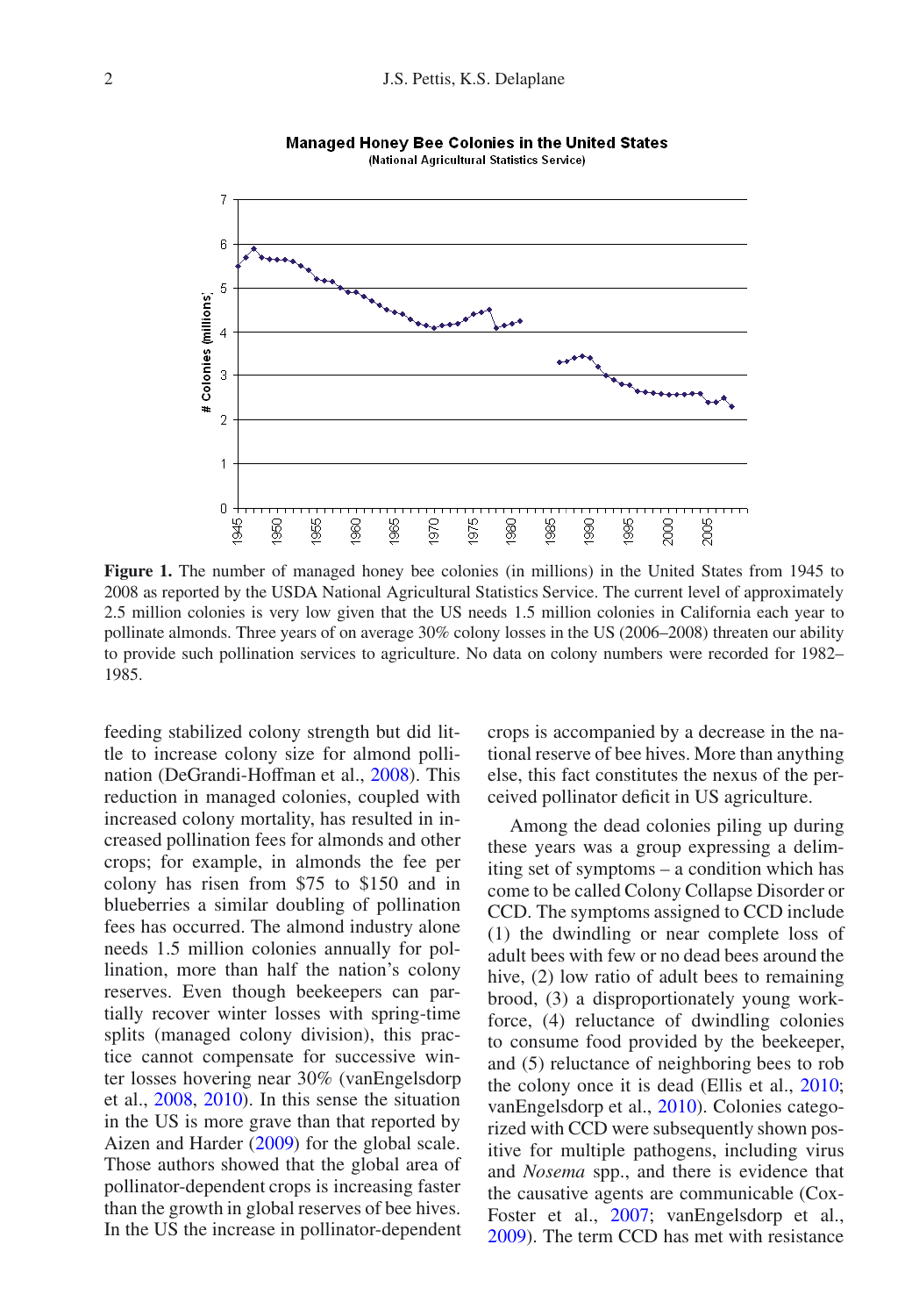by some American scientists who view it as too symptom based which takes away from objective attempts to assign etiology and causation to bee disorders. At the very least it is important to desynonymize CCD from bee decline in general. Bees die from many things, and CCD is just one of them (Neumann and Carreck, [2010;](#page-7-12) Genersch et al., [2010,](#page-7-13) this issue). From a scientific perspective, CCD is best thought of as a syndrome – a set of symptoms inviting scrutiny by experimenters armed with Koch's Postulates and intent on parceling out the constituent or interacting agents. In beekeeper surveys, the fraction of U.S. colony winter deaths attributed to CCD has ranged from 36–60% (vanEngelsdorp et al., [2010\)](#page-7-7).

In October 2006, the National Research Council released its seminal report, Status of Pollinators in North America (NRC, [2007\)](#page-7-14), awakening a general awareness of the decline of honey bees and other pollinators. The NRC report was followed by three papers documenting successive colony mortality in the United States for the winters of 2006–2009 at 32%, 36% and 29% (vanEngelsdorp et al., [2007,](#page-7-15) [2008](#page-7-6), [2010](#page-7-7)) and yet more papers reinforcing that colony numbers are necessarily important to global agriculture (Klein et al., [2007](#page-7-16)) and at the same time failing to keep pace with a growing demand for pollinator-dependent crops (Aizen and Harder, [2009](#page-7-8)). The reaction by beekeepers and the public has been immediate and sustained. Meetings and Congressional hearings were held in 2007 and 2008 and a CCD Action Plan was drafted to serve as a guide to a coordinated national research and education response aimed at reversing honey bee decline.

The agency charged to administer these Congressional mandates is the cabinet-level US Department of Agriculture (USDA), and within USDA the two divisions most directly involved with bee research are the Agricultural Research Service (ARS) and the National Institute for Food and Agriculture (NIFA), formerly known as the Cooperative State Research, Education, and Extension Service (CSREES). Each of these divisions represents a funding stream for one of the two coordinated projects described in this paper.

ARS is the administrative home of the five federal bee labs, including the Bee Research Laboratory in Beltsville, Maryland, specializing in honey bee diseases and pests; the Honey Bee Breeding, Genetics, and Physiology Laboratory in Baton Rouge, Louisiana, dedicated to improving honey bee stock and honey bee management; the Honey Bee Research Unit at Weslaco, Texas, emphasizing studies on Africanized honey bees and management of honey bee parasites and stresses; the Carl Hayden Bee Research Center in Tucson, Arizona, concentrating on bee nutrition, pollination, and management of Africanized bees and *Varroa* mites; and the Bee Biology and Systematics Laboratory in Logan, Utah, the unit dedicated to the biology, systematics, and management, of non-*Apis* bees.

NIFA is the main conduit for competitive federal grant dollars flowing from Washington to non-federal research and education institutions across the US, most of which are colleges of agriculture in state universities. The beginnings of this system can be traced to the Morrill Act, signed into law by President Abraham Lincoln in 1862, creating the so-called Land Grant system which incentivized states to establish "colleges for the benefit of agriculture and mechanic arts" (NIFA, [2009a\)](#page-7-17). A second Morrill Act of 1890 provided incentives for states to establish colleges of "agriculture and mechanic arts" for historically disadvantaged populations (NIFA, [2009b\)](#page-7-18). Combined, the Morrill Acts have been recognized as synergists for the increase of equal-opportunity education in the United States, drivers for the extension of research-based knowledge into America's rural communities, and partial explanations for America's rise as a technological society in the 20th century. Today, a significant portion of the bee research in the United States, and virtually all of the institutional beekeeping education in the United States, come from universities in the Land Grant system.

USDA has a long history of funding bee research through both administrative streams, ARS and NIFA, but what has changed in recent years is a heightened attention to funding projects of a national scale through a highly managed and coordinated approach that reduces redundancy, maximizes collaborations,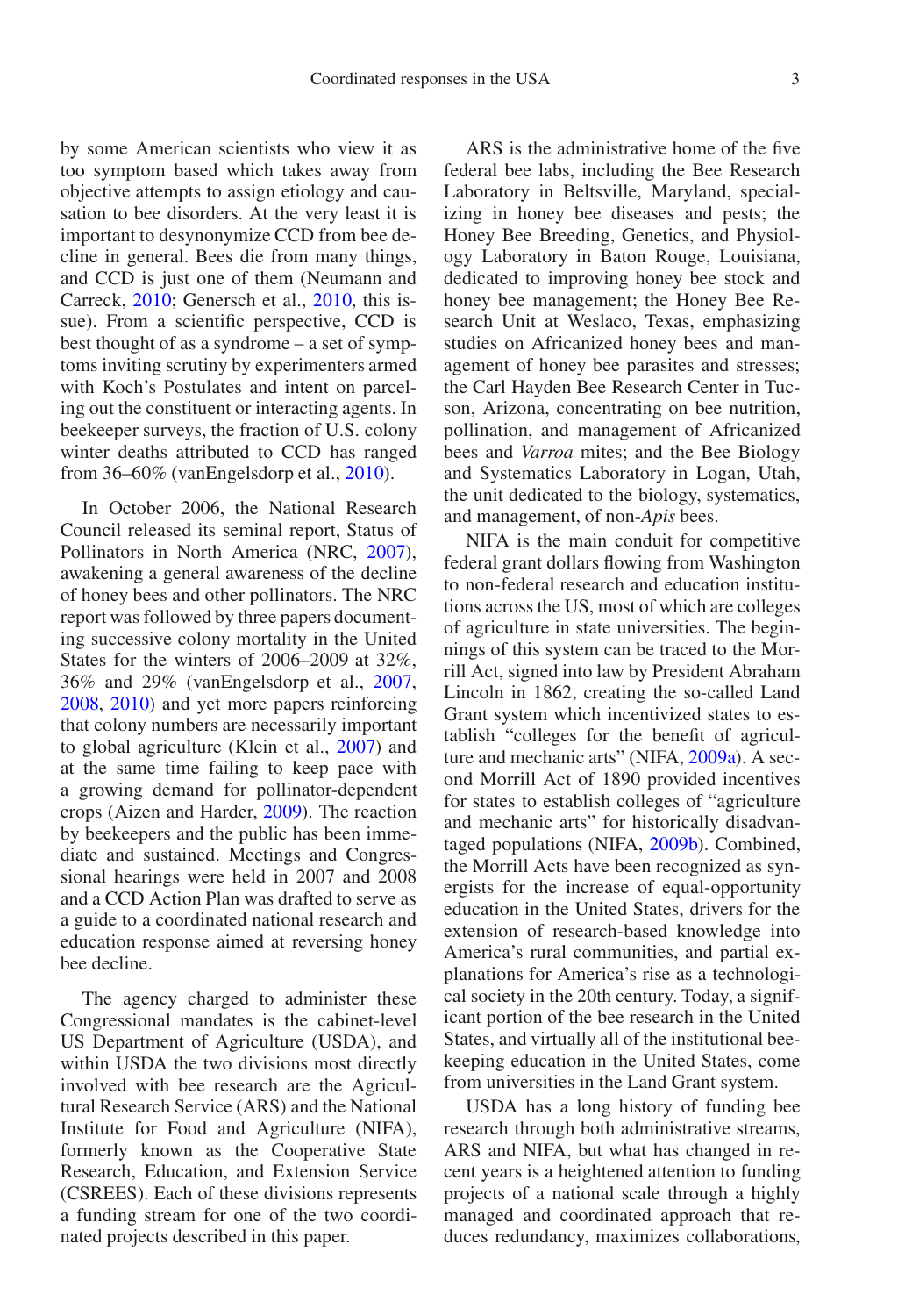and puts a premium on deliverable results. Not one, but two coordinated schemes have emerged from the Congressional mandate – the Areawide Project administered by ARS and the Coordinated Agricultural Project (CAP) administered by NIFA. Each of us is the national director for his respective program – JSP for Areawide and KSD for CAP – and here we give an overview of our programs, their objectives, points of shared collaborations, and expected outcomes. It is not our intent in this paper to review the published experimental material related to colony losses nor the history of losses in the US the but rather to concentrate on more recent colony losses and the coordinated research effort that has developed in the US.

## **2. USDA-ARS AREAWIDE PROJECT TO IMPROVE HONEY BEE HEALTH**

This program will conduct a comprehensive set of demonstration trials across the country bringing together recent ARS research findings on mite-resistant bee stocks, improved diets, mite and disease control alternatives, and general colony management techniques. Each of the four ARS honey bee labs will be responsible for a distinct area of research, but in the case of parasite and pest control and migratory stress reduction some overlap is needed to take advantage of the expertise present in each laboratory. Economic analyses of the various management techniques will be carried out and the findings communicated to stakeholders over the life of the program. The program will involve the interplay between four broad components that impact colony health: (1) bee stock, (2) nutrition, (3) pests and disease control and (4) colony management techniques.

The overarching goal of the Areawide program is to increase colony survival and availability for pollination and thus increase the profitability of beekeeping in the US. To this end, it has enumerated the following objectives:

1. To increase colony strength for pollination of almonds and subsequent crops.

- 2. To demonstrate that resistant bee stocks reduce operating costs and increase survivorship.
- 3. To demonstrate improved parasitic mite control with proper timing of application.
- 4. To improve the content and delivery methods for carbohydrate and protein diets.
- 5. To improve the integrated use of controls for pests and diseases including nonchemical beekeeping methodology.

The Baton Rouge lab will focus on bee stock improvement and evaluations and improving early spring buildup using genetic selection and colony size. Special attention will be focused on two ARS bee stock improvements – Russian bees and the *Varroa* Sensitive Hygiene (VSH) trait (Baton Rouge) (Rinderer et al., [2010\)](#page-7-19). The Beltsville lab will focus on improving queen longevity, improving *Nosema* controls, investigating the antibiotic Tylosin-, improving non-chemical *Varroa* limiters such as plastic drone comb and screen bottom boards, and identifying and mitigating stressors associated with migratory beekeeping. The Tucson lab will concentrate on nutrient supplements including carbohydrates and the protein supplement Mega Bee® as well as the miticidal properties of 2-heptanone. The Weslaco lab will be working on improved management techniques for *Varroa* including the miticide Hivastan®, along with new controls for *Nosema*, stock improvements with Africanized bees, and mitigating stress associated with migratory beekeeping.

One of the projects tying this together is a test of a year-round management scheme for large migratory and smaller non-migratory beekeeping operations with an emphasis on the larger migratory operations that pollinate California almonds (almost half of all managed bees in the US). Operations are being replicated in each of three geographic regions of the country: East, Mid-West and West. It is imperative to replicate studies across geographic regions because colony growth and disease epidemiology vary markedly in different parts of the country. Mirroring this effort is a sister project of the CAP program which is monitoring a series of stationary apiaries across the country for a variety of health and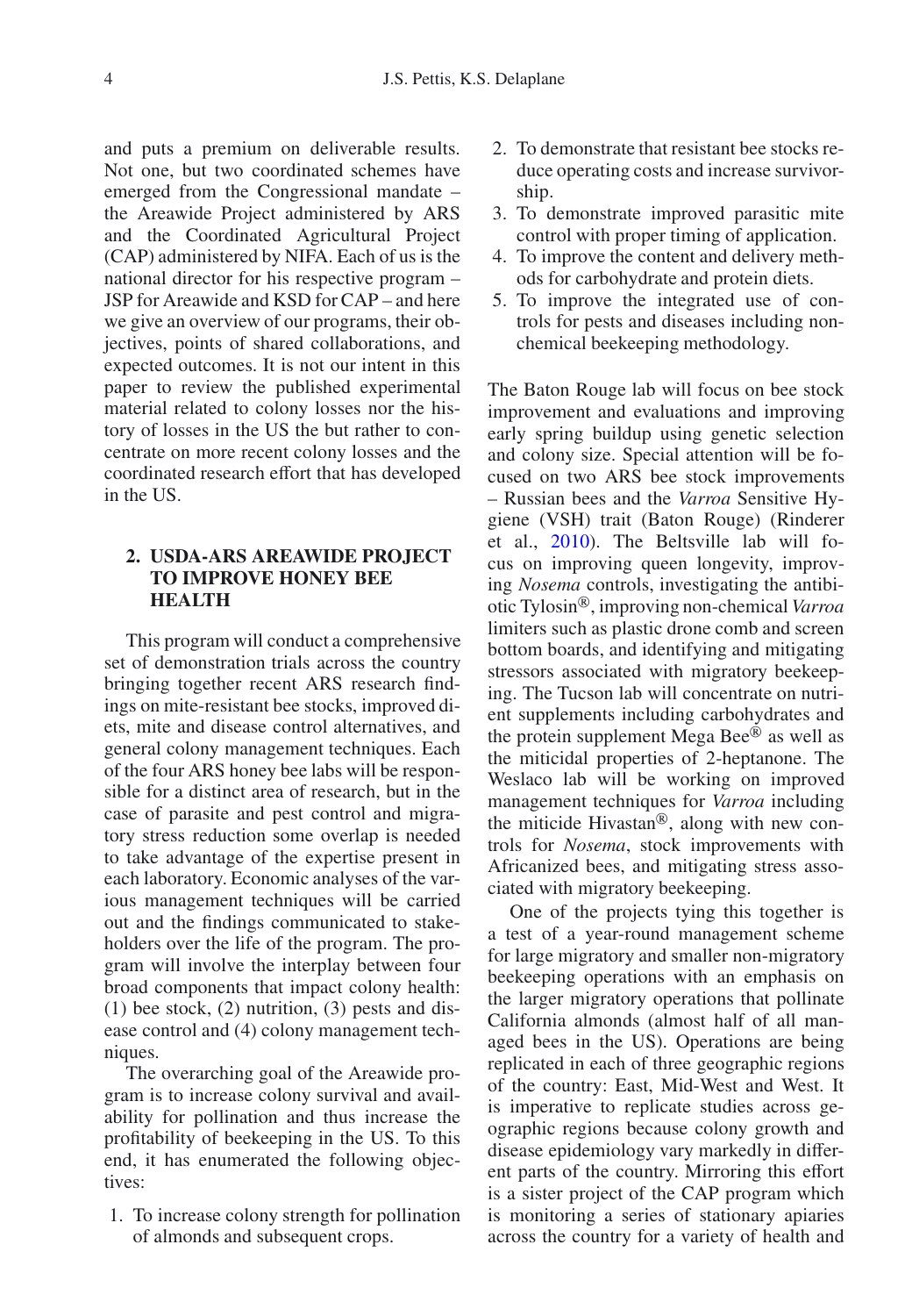strength parameters. Collectively, these twin projects will give an unprecedented description of the state of American honey bees with insight into the comparative impacts of stationary versus migratory practices.

In all these efforts we will involve university partners in economic analysis and extension. Technology and knowledge transfer from the Areawide Program will be a group effort with assistance from the American Association of Professional Apiculturists (AAPA) and university personnel, most particularly the CAP program who will conduct beekeeping workshops and field days as part of their mandate for knowledge delivery. The most conspicuous partnership, already launched, is the Bee Health Community of Practice website http://[www.extension.org](http://www.extension.org/bee_health)/bee\_health, a shared collaboration between the Areawide Program and all entities named above. One of the most important products on this site will be a Best Management Practices literature, regularly updated, and representing the latest sciencebased recommendations for bee management.

There continue to be emerging issues in the management of honey bees that may require additional research and extension efforts over the life of this project. One example is the recognition of a second species of the internal parasitic microsporidian *Nosema* spp. Another is the CCD phenomenon for which researchers have implicated candidate pathogens (Cox-Foster et al., [2007;](#page-7-10) vanEngelsdorp et al., [2009](#page-7-11)) and mechanistic pathways (Johnson et al., [2009](#page-7-20)). Issues such as these, and new ones, can be expected over the life of the five-year Areawide project and our management scheme must remain flexible to accommodate emerging priorities.

### **3. NIFA COORDINATED AGRICULTURAL PROJECT**

The CAP concept, an innovation of the National Institute for Food and Agriculture (NIFA), is applied broadly to agricultural problems of a national scale. NIFA solicits and awards no more than one CAP project per year. CAP projects are multi-state, multiinstitutional, multi-year, national in scope, and integrate research with information delivery to client publics. The idea is to eliminate redundancy and create a seamless transition between new research and the stakeholders who can use it. Examples of other CAP projects include Avian Influenza, Porcine Reproductive and Respiratory Syndrome, and Johne's Disease in cattle. 2008 was the year for Managed Pollinators, and funding was made available at the level of \$4.1 million for 4 years. A consortium of over 20 research and extension specialists emerged from a competitive proposal process, representing 18 institutions, including fifteen 1862 Land Grant institutions, one 1890 institution, and two ARS bee labs.

Our approach has been to assume that bee decline is a product of numerous interacting factors, synthetic and organic. Late research seems to bear this out. Colonies expressing symptoms associated with CCD – rapid loss of adult bees and low ratios of adult bees to brood – have been shown to express high rates of mixed infections, including viruses and *Nosema* species (vanEngelsdorp et al., [2009\)](#page-7-11). If viruses are shown to disrupt fundamental processes such as RNA transcription (Johnson et al., [2009\)](#page-7-20) and immune response, this could explain the kind of widescale generic bee morbidities described in recent years. At the field level, beekeepers report many suspected causes of winter mortality, the latest data coming from a survey of 2008– 2009 winter losses in which beekeepers ranked the following as the top nine contributing factors: starvation, queens, weather, mites, weak in fall, *Nosema*, management, CCD, and pesticides (vanEngelsdorp et al., [2010\)](#page-7-7). And finally, the ubiquity and variety of pesticide residues inside bee hives (Frazier et al., [2008\)](#page-7-21) further strengthen the view that a broad exploratory approach is justified at this early stage of our researches.

Working from this starting point, our consortium has organized itself around four broad objectives:

1. Determine and mitigate causes of bee decline: study the interactive effects of disease agents (pathogens, parasites) and environmental factors (pesticides, nutrition) on honey bee health.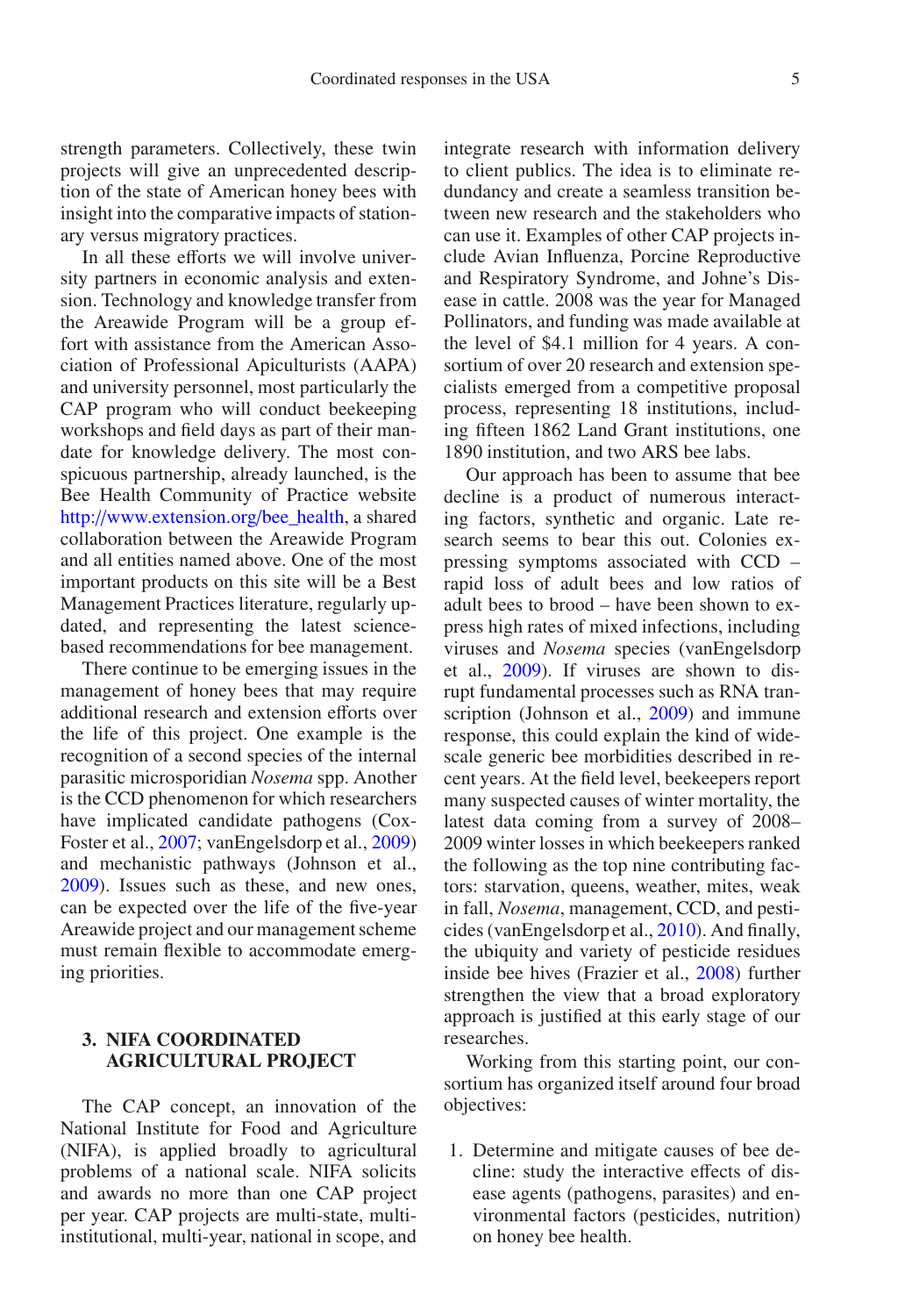- 2. Incorporate traits that help honey bees resist pathogens and parasitic mites and increase genetic diversity of commercially available stocks.
- 3. Improve conservation and management of non-*Apis* pollinators by identifying new or emerging pathogens and parasites, abiotic stresses, habitat degradation, and practices that optimize their pollinating efficacy.
- 4. Deliver research knowledge to client groups by developing a technology transfer program for queen breeders and a literature on Best Management and Conservation.

Details of the working objectives under each of these goals, including specific collaborators, rationale, and expected outcomes, are viewable at our dedicated website http://[www.](http://www.beeccdcap.uga.edu/) [beeccdcap.uga.edu](http://www.beeccdcap.uga.edu/)/. But for our purposes here we give a general overview below.

For goal 1 we are engaged in experiments designed to characterize bee morbidity associated with *Nosema apis* and *N. ceranae*; to characterize epidemiology of Israeli acute paralysis virus and deformed wing virus; to monitor with a standardized sampling scheme the pathogen and pesticide loads in each of seven stationary apiaries in the states of California, Washington, Texas, Minnesota, Florida, Pennsylvania, and Maine; to design diagnostic tools for high-throughput detection of diseases; and to improve basic toxicology on in-hive acaricides and some of the newer generation agricultural pesticides.

The seven-state stationary apiary monitoring scheme described above is one of the points of collaboration between the two coordinated projects described in this paper. Data from the stationary apiaries will be joined with data from colonies managed in a migratory fashion typical for much of the commercial beekeepers in the US and monitored by ARS Areawide. It is hoped that this design will not only give a representative picture of the state of honey bees in the US, but also elucidate the comparative effects of management on honey bee health.

Goal two is designed under the assumption that bee breeding and the conservation of genetic diversity in *Apis mellifera* in the United States are good investments in bee health management that is sustainable and independent of alien chemicals in the bee nest environment. To that end, we have designed research programs to identify genes that confer honey bee resistance to *Varroa destructor* and other biotic stressors. A second working objective is aimed at identifying geographically discrete pockets of honey bee genetic diversity.

The third goal represents our investment in non-*Apis* pollinators. Here we have designed experiments that mirror the pathology and toxicology work in goal one with *A. mellifera*. The mirroring is especially conspicuous in the case of the stationary apiary monitoring scheme in which the collaborators will be doing systematic sampling on-site for non-*Apis* bees and subjecting these samples to disease and pesticide analysis to check for cross-over disorders between bee taxa.

The fourth and final goal represents our investment in one of the pillars of the CAP concept – client delivery. Here we have taken steps to inaugurate face-to-face training sessions for commercial queen breeders in California – the industry sector representing the largest source of queens sold annually in the US – in the methods of genetic selection for disease and mite resistance. Preliminary efforts on the ground have been met with enthusiastic support by the client group. In another example of collaboration between ARS Areawide and CAP, the two groups have partnered to create a "Bee Health" web site at eXtension.org – viewable at http://[www.extension.](http://www.extension.org/bee_health) org/[bee\\_health.](http://www.extension.org/bee_health) The eXtension.org network is a nationwide initiative designed to address the problem of information quality on the internet. Its purview is all matters of agricultural extension. The process begins with a candidate "Community of Practice" (CoP), a selfidentified group of content specialists who apply to eXtension.org to create and manage an information site on the network. An information site has two "sides", a limited-access side and a public side. Members of the CoP use the limited-access side to co-write, peer-review, and manage text or visual information. In this manner, information that is viewable on the public side is reliably research-based and representative of the latest scientific consensus on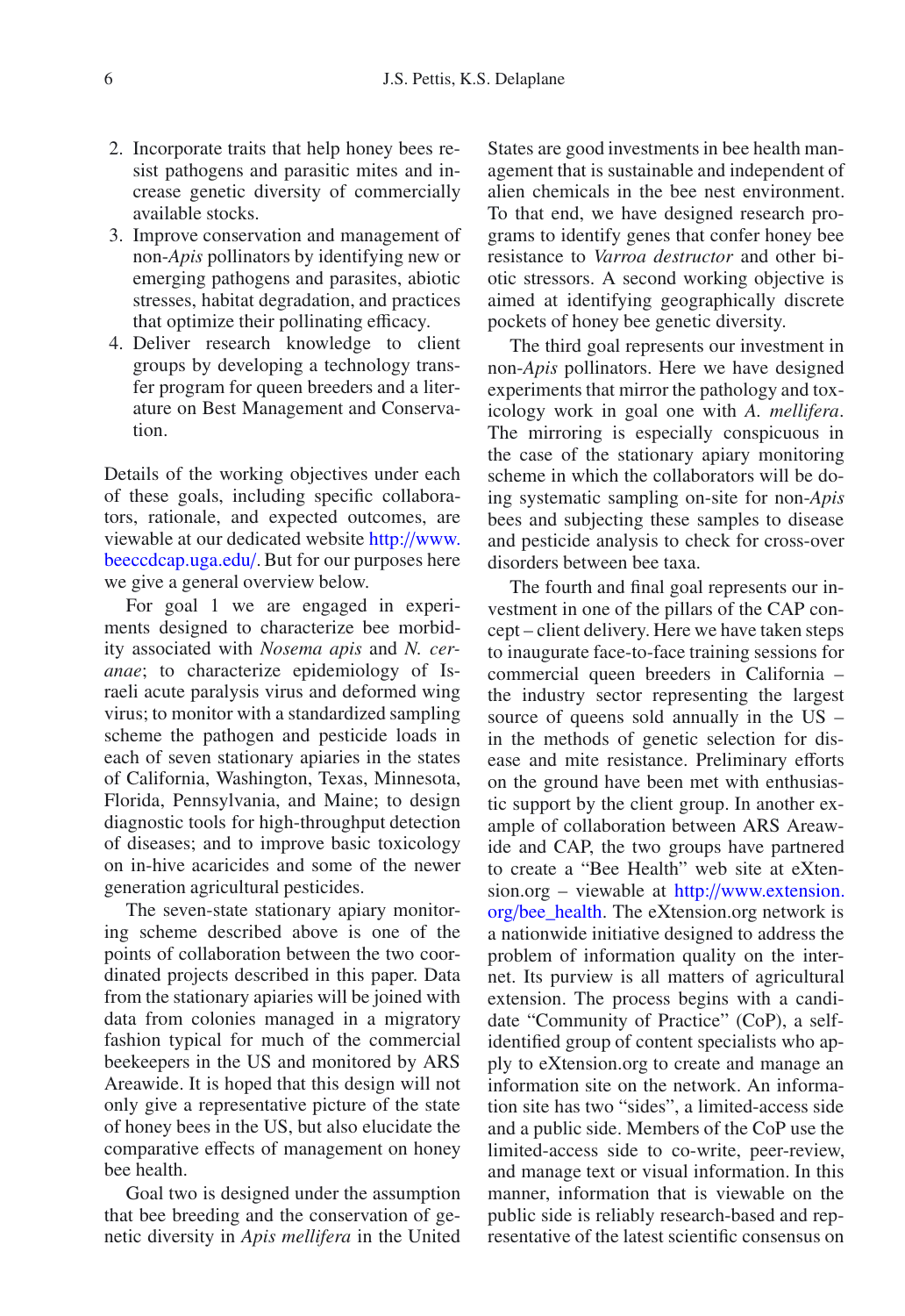the topic. In its mature state the Bee Health website is envisioned to become the most complete and authoritative compendium of literature on bee health management that science can offer.

#### **4. EXPECTED OUTCOMES**

It is to be hoped that the unprecedented degree of coordination between the two projects described here will optimize the speed with which practical improvements to bee health management can be discovered and delivered to beekeepers. We believe that the breadth of each project is appropriately broad, reflecting the uncertain state of our knowledge on the many factors interacting to impair honey bee health. At the same time, the objectives of each project seem reasonably narrow – likely, we believe, to hit close to the mark in our search for the morbidity agents most responsible for honey bee decline. Insofar as we can narrow the list of candidate agents, refine research priorities, and effectively deliver to beekeepers the best science-based management recommendations, these projects will prove a solid investment for the sustainability of America's beekeeping industry.

#### **Réponses coordonnées au déclin des abeilles aux États-Unis.**

*Apis mellifera* / **déclin des pollinisateurs** / **CCD** / **syndrome d'e**ff**ondrement des colonies** / **recherche** / **éducation** / **abeilles** / *Nosema* / **lutte intégrée** / **nutrition**

**Zusammenfassung** – **Koordinierte Antworten auf die Abnahme von Honigbienen in den USA.** Daten über imkerlich gehaltene Bienenvölker vom US amerikanischen Landwirtschaftsministerium (US Department of Agriculture, USDA) zeigen eine kontinuierliche Abnahme der Bienenvölker vom Spitzenwert von 6 Mio. in den 1940er Jahren auf  $2,3$  Mio. im Jahr 2008 (Abb. [1\)](#page-1-0). Die vermutlichen Ursachen für diesen Rückgang sind vielfältig. Sie beinhalten trans-globale Pathogene und Parasiten und sozio-ökonomische Trends, die Imker aus ihrer Praxis drängen, was in ganz Europa der Fall ist. Zusätzlich sind unter den toten Völkern aus der jüngsten Vergangenheit eine Gruppe mit abgegrenzten Symptomen, die als "colony collapse disorder (CCD)" bezeichnet wurden. Die Hauptsymptome des CCD sind Schwund oder nahezu vollständiger Verlust adulter Bienen und ein geringer Anteil von Adultbienen zu Brut. Die generelle Abnahme der Völkerzahlen, zusammen mit einer erhöhten Mortalität aufgrund von CCD und anderen Faktoren, führte zu einer Verteuerung der Bestäubungsprämie für Mandeln und anderen Nutzpflanzen. In den Vereinigten Staaten wird der Anstieg der bestäubungsabhängigen Nutzpflanzen von einer Abnahme des nationalen Bienenvölkervorrats begleitet, eine ernste Situation für die landwirtschaftliche Bestäubung.

Als Reaktion auf die hohe Honigbienensterblichkeit der vergangenen Jahre beauftragte der US Congress das US Landwirtschaftsministerium damit, solche Forschungs- und Bildungsförderung zu steigern, die auf eine Reduktion der Honigbienenabnahme gerichtet sind. Der Landwirtschaftliche Forschungsdienst der USA (USDA-ARS) fördert ein von vier ARS Laboratorien durchgeführtes, sogenanntes *Areawide* Projekt. Das USDA National Institute for Food and Agriculture fördert ein koordiniertes Landwirtschaftsprojekt (*CAP*), welches vornehmlich von Wissenschaftlern und Pädagogen aus staatlichen landwirtschaftlichen Colleges betrieben wird. Beide Projekte, *Areawide* und *CAP*, sind durch ein Konsortium von Forschern charakterisiert, die koordiniert zusammenarbeiten, um institutionelle Redundanz zu reduzieren und die Entdeckung und Verbreitung einer nachhaltigen Imkerei zu optimieren.

Das übergeordnete Ziel des USDA-ARS *Areawide* Programms ist es, das Überleben der Völker und die Verfügbarkeit für Bestäubung zu erhöhen. Der *CAP*-Ansatz geht davon aus, dass die Bienenabnahme ein Produkt zahlreicher interagierender Faktoren ist: synthetische und organische. Daraus sollen Versuche um die spezifischen Faktoren der Völkerverluste entwickelt werden. Der Technologie- und Wissenstransfer vom *Areawide* Programm und *CAP* Programmen wird ein Gruppenaufwand mit Unterstützung des Verbandes der amerikanischen Berufssimker (American Association of Professional Apiculturists: AAPA ) sein. Die auffälligste bereits lancierte Partnerschaft ist die Webseite der Gemeinschaft zur Bienengesundheit und Praxis (*Bee Health Community of Practice*, http://[www.extension.](http://www.extension.org/bee_health) org/[bee\\_health\)](http://www.extension.org/bee_health). Es ist eine Kollaboration zwischen dem *Areawide* Programm und allen oben genannten Programmen. Beide Projekte, *Areawide* und *CAP* werden daran arbeiten, die Gesundheit der Bienenvölker zu verbessern und wissenschaftlich fundierte Lösungen anzubieten um die Bienenhaltung und das Überleben der Bienen zu verbessern.

*Apis mellifera* / **Bestäuberrückgang** / **colony collapse disorder** / **CDD** / **Forschung** / *Nosema* / **Bildung** / **integrierter Pflanzenschutz** / **Ernährung**